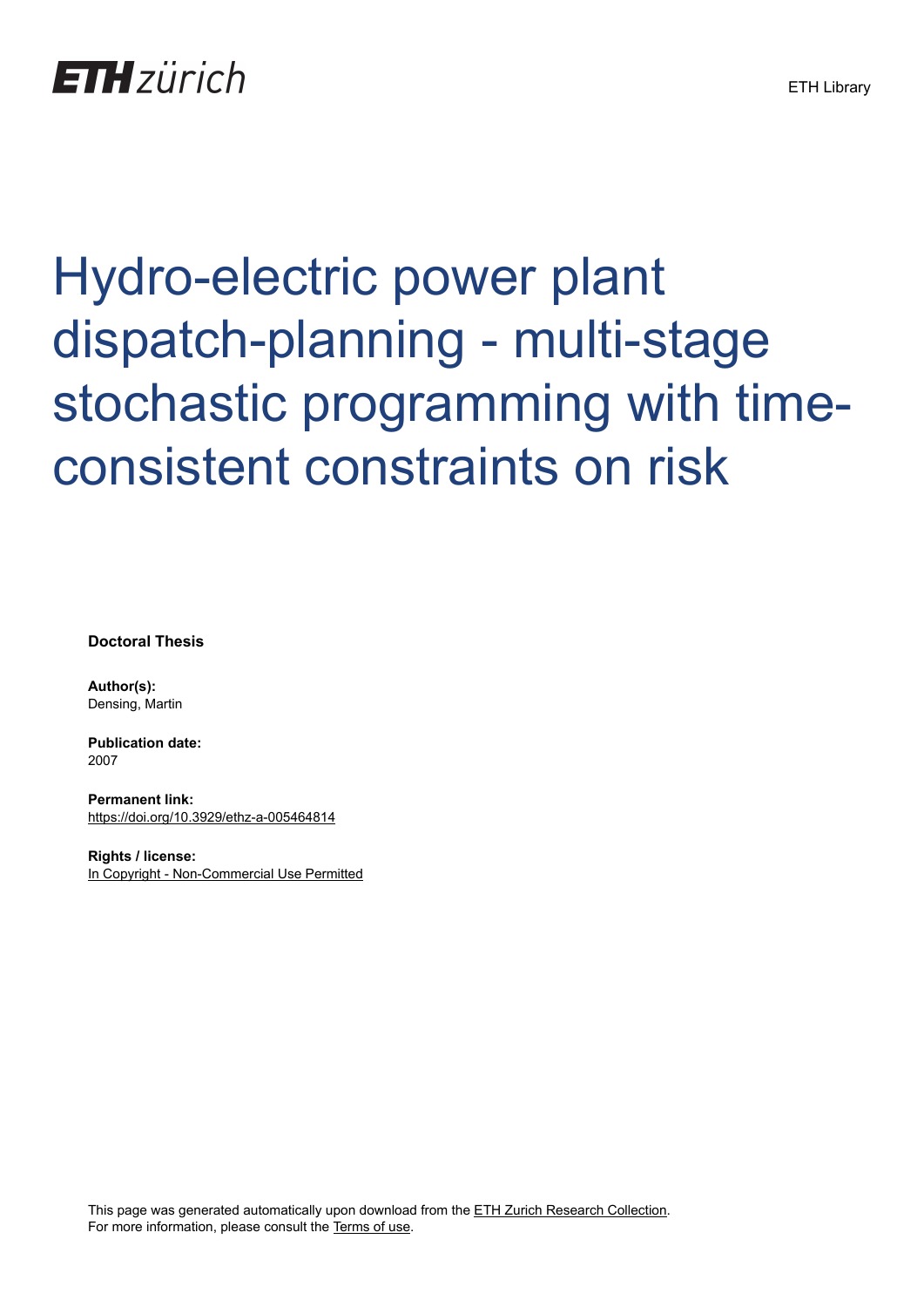DISS. ETH Nr. <sup>17244</sup>

## Hydro-Electric Power Plant Dispatch-Planning - Multi-Stage StochasticProgrammingwith Time-Consistent Constraints on Risk

A dissertation submitted to the

#### ETH ZÜRICH

for the degree of

Doctor of Sciences

presented by

MARTIN DENSING

dipl. phys. ETH

born 27.7.1970

citizen of Ermatingen, Thurgau

accepted on the recommendation of

Prof. Dr. Hans-Jakob Lüthi, examiner Prof. Dr. Peter Kall, co-examiner

2007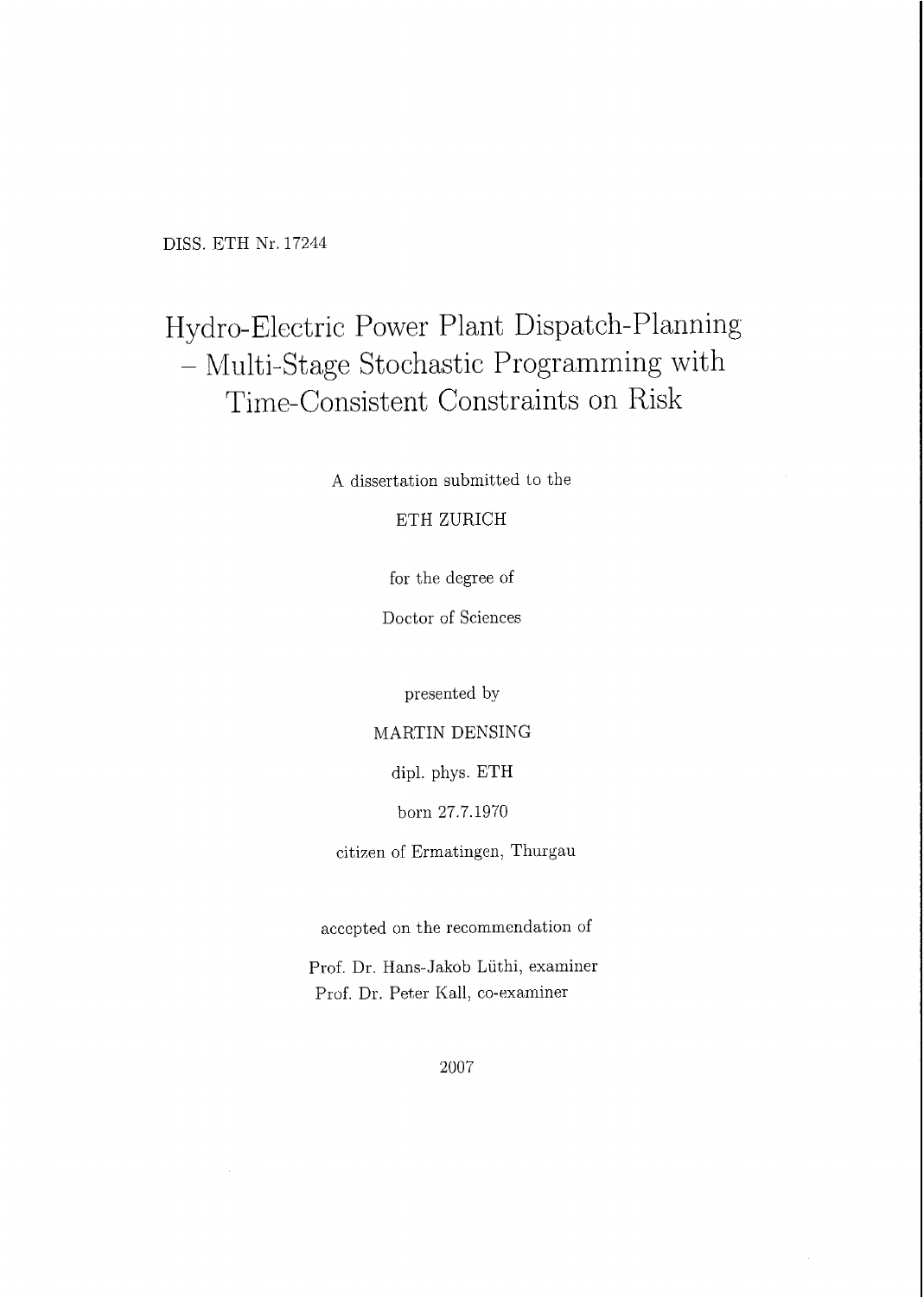### ZUSAMMENFASSUNG

Themader Arbeit ist die optimale Steuerung eines Pumpspeicher-Elektrizitätskraft werks unter Unsicherheit. Die Unsicherheit stammt vom Wasserzufluss und von Preisfluktuationen auf einem Spotmarkt, auf dem die Elektrizität gehandelt wird. Das Kraftwerksmodell ist als mehrstufiges stochastisches lineares Programm for muliert. Ein kohärenter und zeitkonsistenter risiko-adjustierter Wert ist in einer mehrperiodigen Risiko-Nebenbedingung berücksichtigt.

Die Arbeit besteht aus zwei Hauptteilen. Der erste Teil behandelt die kohärente Risikomessung -soweit für das spätere Modell von Relevanz-, der zweite die optimale Kraftwerkssteuerung.

Im ersten Teil wird ein einfach zu handhabender, rekursiver risiko-adjustierter Wert definiert, für den in einem Spezialfall eine untere Schranke hergeleitet wird.

Im zweiten Teil werden Optimierungsprobleme von einfachen Kraftwerksmodellen explizit gelöst; die Probleme weisen diesselbe Struktur auf wie jene, die im Zusammenhang mit kohärenter Risikomessung auftreten. Das hochfrequente Handeln am Spotmarkt wird modelliert, und dies trotz der beschränkten Anzahl nu merisch bewältigbarer Zeitstufen. Der Szenariobaum wird mittels Aufenthaltszeiten des Spotpreises erzeugt, für welche eine Hauptkomponentenanalyse eine charakteristische Struktur ergibt. Schlussendlich wird das allgemeine Kraftwerksmodell mit der mehrperiodigen Risiko-Nebenbedingung numerisch gelöst.